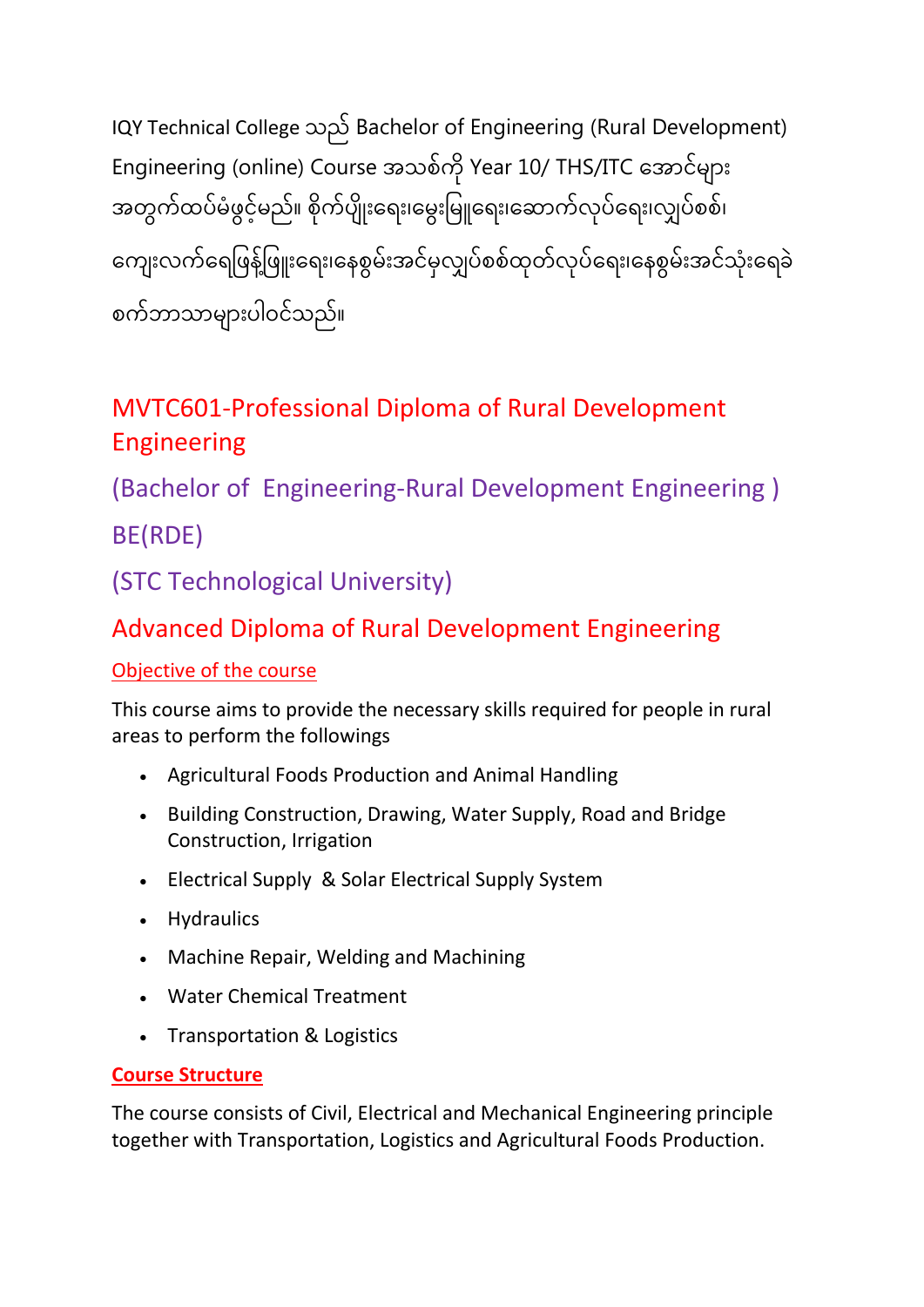#### **Outcome of the course**

After having completed this course, the attenders can perform rural developmental engineering basic works in their regions.

#### **Detailed Structure of the course**

Credit Points- 60 points to complete Advanced Diploma of Rural Development. Diploma and Certificate in Rural Development can be awarded upon completion of the specific units.

List of Subjects

#### Year 1

**Advanced [Certificate in Rural Development Engineering \(16 Credits\)](http://www.highlightcomputer.com/adrde.htm#x1)**

**(MVTC Level (3) (Course Number MVTC301)**

CE106 Brick Laying, Sprouting and Gutter Construction (4 Points)

CE104 Construction Drawing (4 Points)

CE110 Building Construction (4 Points)

CE107 Water Supply (4 Points)

#### **[Diploma in Rural Development \(32 Credits\)](http://www.highlightcomputer.com/adrde.htm#x2)**

**(MVTC Level (4) (Course Number MVTC401)**

All units in Certificate in Rural Development (16 Credits)

CE111 Road Bridge and Irrigation System Construction (4 Points)

MVTC13PC9 Electrical Wiring (4 Points)

MVTC201Agriculture+MVTC202Animal Handling(4 Points)

MVTC204 Water Chemical Treatment (4 Points)

Year 2

### **[Advanced Diploma in Rural Development \(60Credits\)](http://www.highlightcomputer.com/adrde.htm#x3)**

#### **(MVTC Level (5) (Course Number MVTC501)**

All units in Diploma in Rural Development

RE002 Grid Connected Power System (4 Points) together with EE101 DC Circuits+EE112 AC Circuits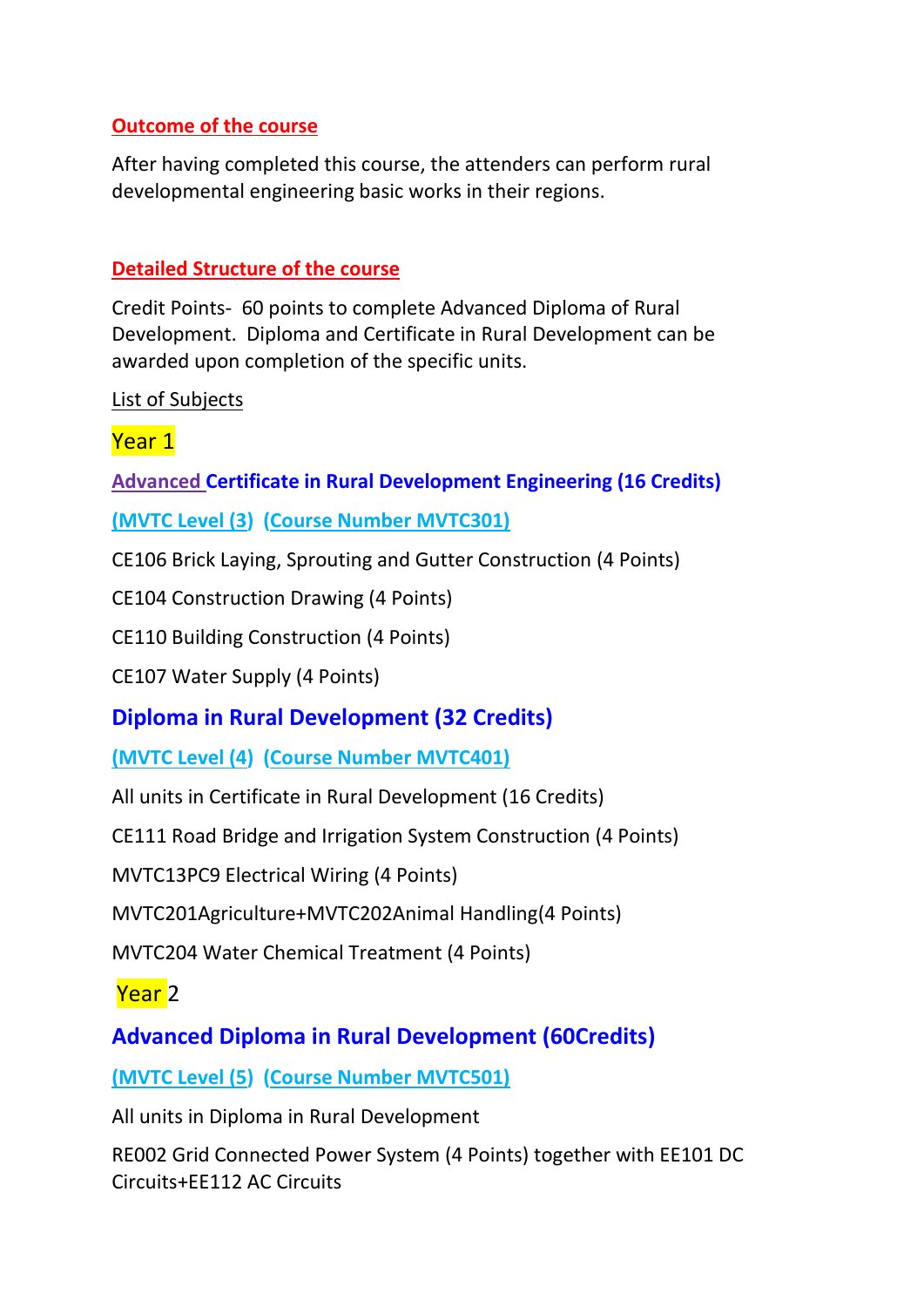EE118 Electrical Supply System (4 Points) ME108 Principle of Engine+MVTC13PC7 Engine Repairs (4 Points) ME201 Hydraulics (4 Points) MVTC13PC6 Welding+MVTC13PC5FittingMachining (4 Points) MVTC209 Transport Logistics (4 Points) Mgt101 Management Studies (4 Points)

(Bachelor of Engineering-Rural Development Engineering ) BE(RDE) (STC Technological University)

TOTAL 21 Units at 60 Credit points Entry requirement AGTI/ City & Guild Diploma

YEAR 3

Professional Diploma in Engineering (Year 3)

[www.iqytechnicalcollege.com/profdipengg.htm](http://www.iqytechnicalcollege.com/profdipengg.htm)

1 BAE 401 Advanced Engineering Mathematics (3 pt)

2 [BAE 402 Calculus](file:///S:/UserData/Downloads/B%20E+B%20App%20Sc(IT)+B%20Bus%20Course%20Detailed%20Contents%20(1).htm%23b) (3 pt)

3 [BAE 403 Engineering Mechanics](file:///S:/UserData/Downloads/B%20E+B%20App%20Sc(IT)+B%20Bus%20Course%20Detailed%20Contents%20(1).htm%23c) (3 pt)

4 [BAE 404 Engineering Materials & Thermodynamics](file:///S:/UserData/Downloads/B%20E+B%20App%20Sc(IT)+B%20Bus%20Course%20Detailed%20Contents%20(1).htm%23d) (3 pt)

5[.BAE421 Building Construction Engineering \(3](file:///S:/UserData/Downloads/B%20E+B%20App%20Sc(IT)+B%20Bus%20Course%20Detailed%20Contents%20(1).htm%23b1) pt)

6. [BAE422 Estimating](file:///S:/UserData/Downloads/B%20E+B%20App%20Sc(IT)+B%20Bus%20Course%20Detailed%20Contents%20(1).htm%23b2) ( 3 pt)

7. [BAE423 Fluid Mechanics](file:///S:/UserData/Downloads/B%20E+B%20App%20Sc(IT)+B%20Bus%20Course%20Detailed%20Contents%20(1).htm%23b3) ( 3 pt)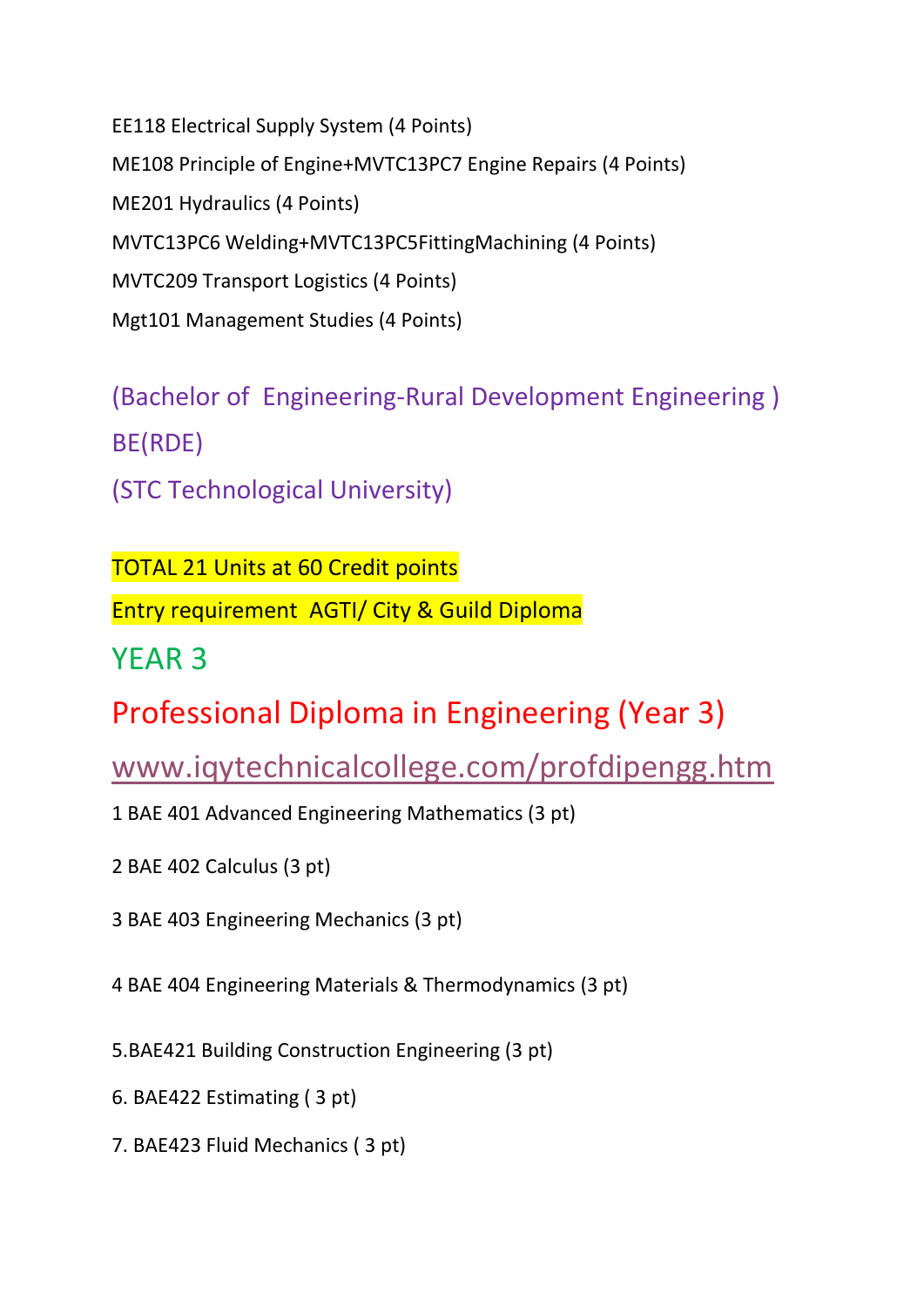8. [BAE424 Reinforced Concrete](file:///S:/UserData/Downloads/B%20E+B%20App%20Sc(IT)+B%20Bus%20Course%20Detailed%20Contents%20(1).htm%23b4) ( 3 pt)

9. [BAE 523A Environmental Engineering](file:///S:/UserData/Downloads/B%20E+B%20App%20Sc(IT)+B%20Bus%20Course%20Detailed%20Contents%20(1).htm%23z) (3 pt)

10[.BAE621 Structural Engineering \( 3](file:///S:/UserData/Downloads/B%20E+B%20App%20Sc(IT)+B%20Bus%20Course%20Detailed%20Contents%20(1).htm%23b8) pt )

11 RE012a-Electrical Engineering Part 1(2 pt)

12RE016-Design& Management (3 pt)

# **Professional Diploma/BE (Rural Development)** (Total 12 units) (Each 2 Credit points) Year 4

13.RE013-Electrical Machines (3 pt)

14[.BAE 501 Advanced Power Systems & Power Transmission Networks](file:///S:/UserData/Downloads/B%20E+B%20App%20Sc(IT)+B%20Bus%20Course%20Detailed%20Contents%20(1).htm%23i)

Rural Electrical Power Supply System (3 pt)

1 5 RE001- Foundation Studies in Renewable Energy and Sustainability (2 pt)

16.RE003- Solar and Thermal Energy Systems (3 pt)

17.RE004- Energy Storage Systems(3 pt)

18 RE010-Engineering Materials(3 pt)

19[.BAE 604 Telecommunication Engineering](file:///S:/UserData/Downloads/B%20E+B%20App%20Sc(IT)+B%20Bus%20Course%20Detailed%20Contents%20(1).htm%23t) (3 pt)

Rural Telecommunication System

20[.BAE511 Air-conditioning & Refrigeration](file:///S:/UserData/Downloads/B%20E+B%20App%20Sc(IT)+B%20Bus%20Course%20Detailed%20Contents%20(1).htm%23c1) (3 pt) Solar Powered Refrigeration for Rural Area